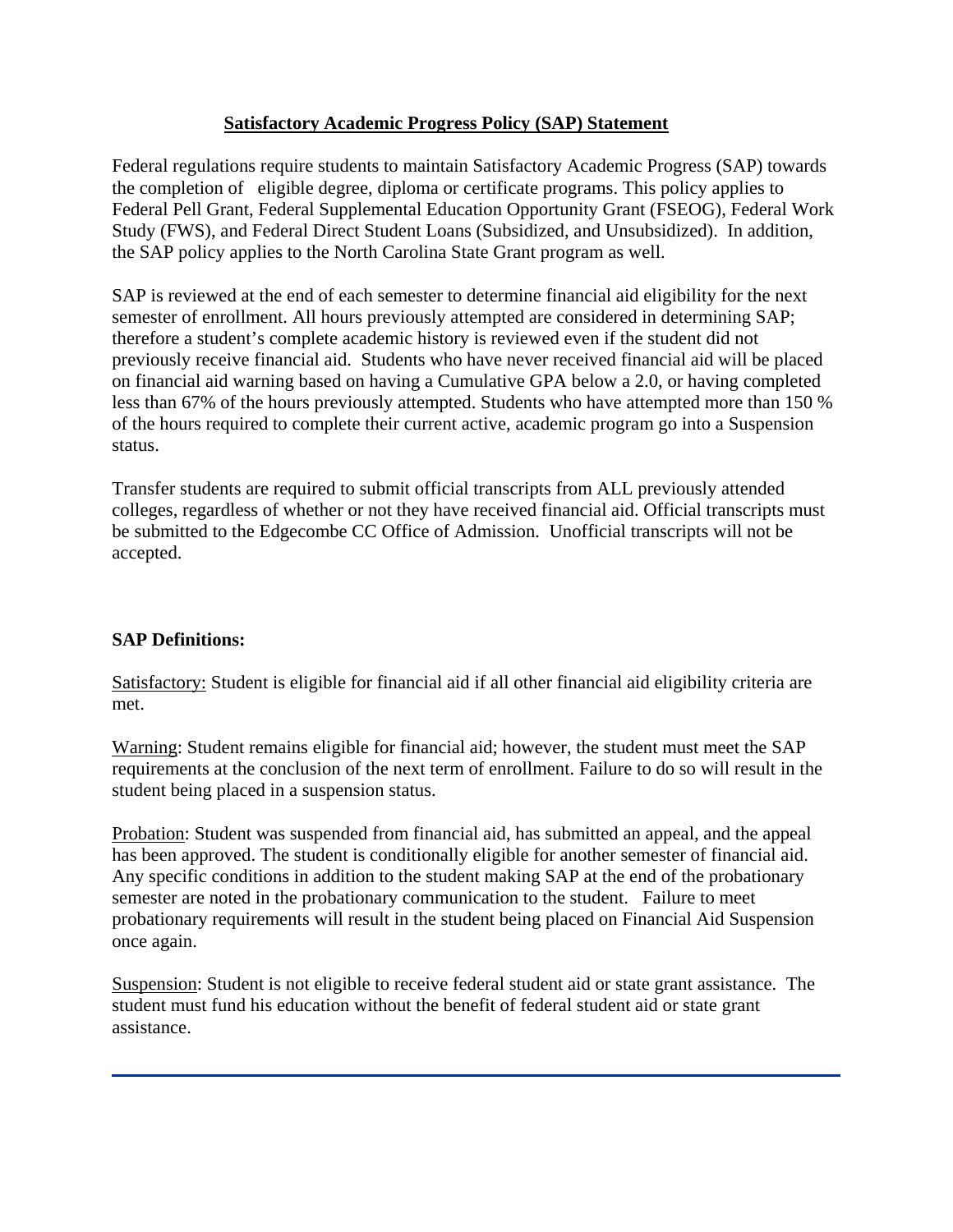**SAP Requirements:** Students are encouraged to meet with an academic advisor to ensure they are meeting program requirements.

## **1. Qualitative Standard- Cumulative Grade Point Average:**

 A student must maintain a minimum cumulative grade point average (CGPA) of a 2.0. Grades for repeated courses are included in the GPA calculation for SAP. Grades received in remedial courses are included in the cumulative GPA calculation.

### **2. Quantitative Standard - Pace of Progression:**

Students must complete a minimum of 67% of the hours they attempt at ECC as outlined in the chart below. Grades of **F, I, U, W, WF, AU, NS, IP, and R** do not count toward the minimum credit completion requirement**.** Students who fail or withdraw from a class may repeat the class and receive financial aid, if, they are considered to be making SAP. Students who passes a course (A, B, C, D) and wish to take it again may do so one time and receive financial aid to help pay for the class. If students take a previously "passed" class for the third time, they will be denied financial aid for that specific class. Remedial courses are counted in the pace of progression at ECC. It is important to minimize the number of times a student repeats a course so as not to be suspended for falling below a 67% pace of progression.

| Cumulative credit hours taken at ECC | Greater than 67% Pace of<br>Progression |
|--------------------------------------|-----------------------------------------|
| 3 credit hours                       | 2 or more credit hours                  |
| 6 credit hours                       | 4 or more credit hours                  |
| 12 credit hours                      | 8 or more credit hours                  |
| 24 credit hours                      | 16 or more credit hours                 |
| 48 credit hours                      | 32 or more credit hours                 |
| 72 credit hours                      | 48 or more credit hours                 |
| 90 credit hours                      | 60 or more credit hours                 |

Below are **examples** of the minimum pace of progression necessary to maintain SAP:

# **3. Maximum time frame for completion of a degree, diploma or certificate (150% Rule):**

The maximum time frame for completion of an academic program is measured by the total number of credit hours a student has attempted at ECC plus all transferred hours accepted from other schools. Credit hours attempted at ECC, but not completed, are always counted per Federal Regulations; all credit hours are included regardless of whether or not financial aid was received during the time the credits were taken. Hours for repeated courses are always counted. The maximum number of credit hours cannot exceed 150% of the credit hours required for the academic program that the student is pursuing. **This is referred to as the 150% rule.** Once 150% of the credit hours are reached the students are suspended. Students should work with an academic advisor to ensure that they are on track to complete their academic programs. Students should avoid repeating courses if at all possible. Changing academic programs may require a student to take additional hours and exceed the 150% threshold; therefore, a student can appeal to the Financial Aid Office to make an allowance for the additional hours required to complete the new academic program.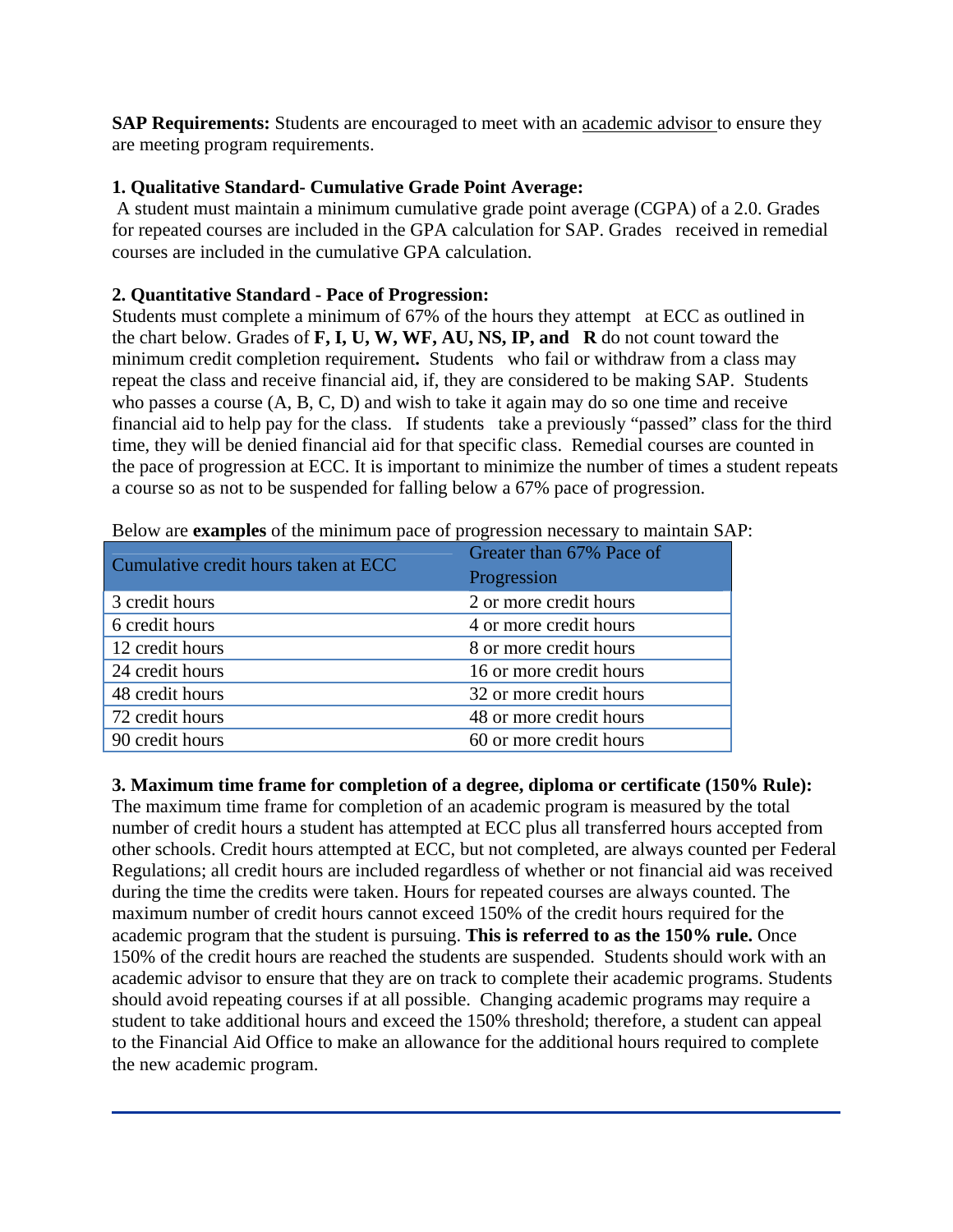#### **Second Degrees, Certificates or Diplomas:**

A student enrolled in a second (not concurrent) academic program is limited to receiving financial aid for the specific courses required to complete the second academic program as determined by an ECC Academic Advisor and documented by an official ECC Advisement Plan. Prior to meeting with an Academic Advisor students must submit ALL official academic transcripts from ALL previously attended institutions. Official transcripts from ALL previously attended post-secondary institutions (not high schools) must be submitted to the Office of Admission. A student seeking a second academic credential will be placed on "Restricted Hours", which requires meeting with an academic advisor and submitting a new program form to the financial aid office. Students who have already acquired a Bachelor's degree may be eligible for loans but will not qualify for North Carolina State Funding, Federal Pell Grant, or Federal Supplemental Educational Opportunity Grant (SEOG) per Federal Regulation. A student with a previous Bachelor's Degree may receive financial aid at ECC for classes that are not repeats of the general education credits earned while completing the Bachelor's Degree. Once students have been approved and they are receiving financial assistance related to the completion of the second degree they may not change degree plans in order to receive additional financial assistance. Students who do not follow the second degree plan will become ineligible for continued assistance unless there are mitigating circumstances. Students are allowed to receive federal student assistance while completing up to three academic programs at Edgecombe. By definition a program can be a "stand alone" program or one that allows for the completion of a Certificate, Diploma, and an Associate Degree all in one discipline.

### **Treatment of Remedial Courses:**

As previously referenced remedial credit hours (classes numbered below 100) are counted towards a student's 67% pace of progression. The courses also count relative to the 150% rule.

### **Retaking Coursework:**

The regulatory definition for full-time enrollment status (for undergraduates) has been revised to allow a student to retake any previously passed course one time only. For this purpose, passed means any grade higher than an "F". This retaken class may be counted towards a student's enrollment status and the student may be awarded federal student aid for the enrollment status based on inclusion of the class. A student may be paid more than twice for repeatedly failing the same course (the SAP policy still applies to such cases). However, if a student passed a class once he can be paid again for retaking the class once. Regardless of the grade achieved the student may not be paid for retaking the class a third time.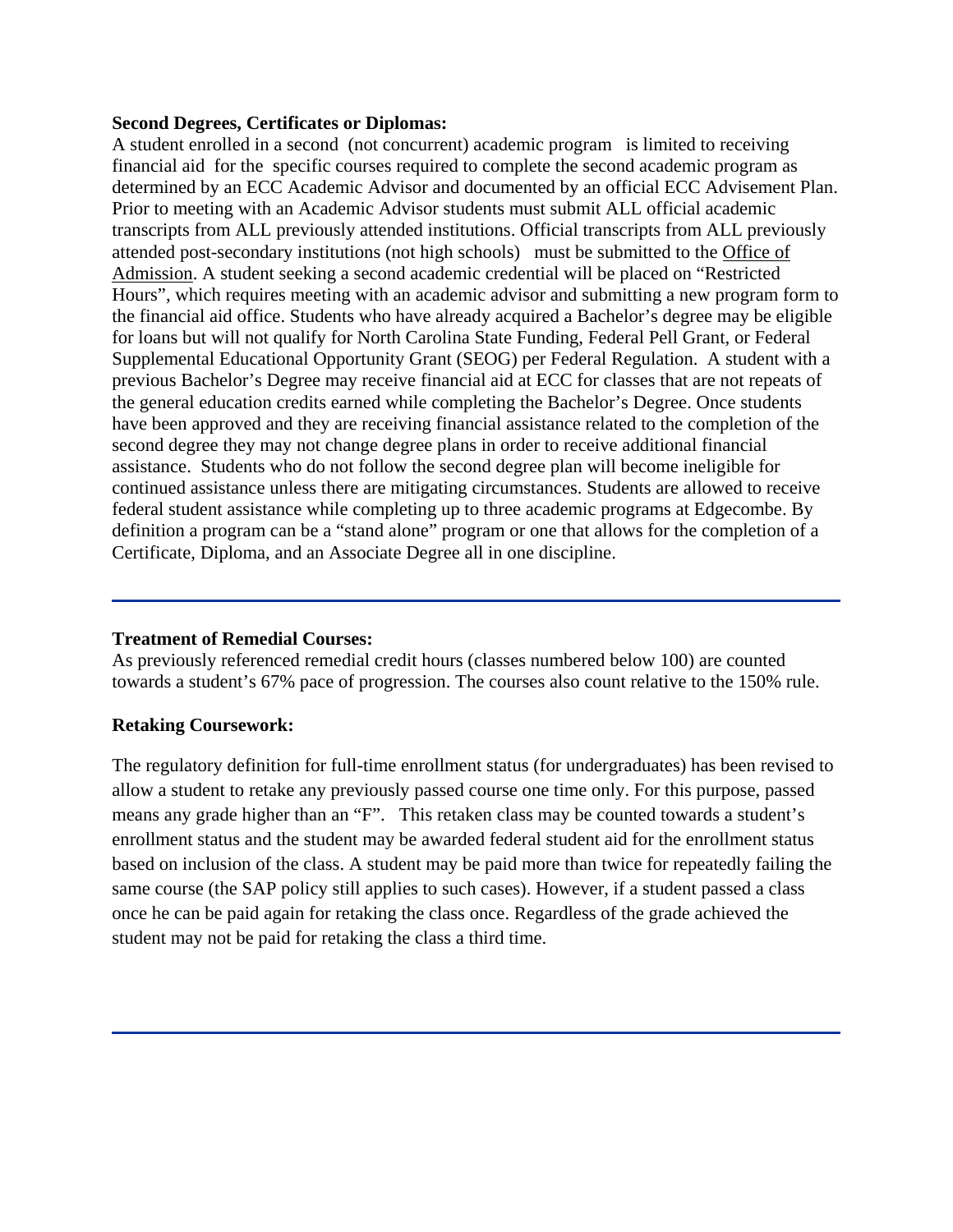### **Consortium Agreements and SAP:**

If a student has an approved consortium agreement between ECC and another institution in which ECC is the home institution, credits earned at the host institution are evaluated once ECC receives an official transcript. A student who is attending ECC under a consortium agreement is responsible for having an official transcript sent to the home institution at the conclusion of the enrollment period.

### **Application of SAP Requirements:**

Below are the criteria used by ECC to determine SAP status:

| Your SAP Standing at<br>the beginning of the<br>semester | Your<br>cumulative<br>GPA at end of<br>semester |            | Your cumulative<br>Pace of<br>Progression | <b>Your SAP Status</b><br>for the next<br>semester |
|----------------------------------------------------------|-------------------------------------------------|------------|-------------------------------------------|----------------------------------------------------|
| <b>SATISFACTORY</b>                                      | 2.0 or greater                                  | <b>AND</b> | 67% or greater                            | <b>GOOD</b>                                        |
| <b>SATISFACTORY</b>                                      | 2.0 or greater                                  | <b>BUT</b> | Less than 67%                             | <b>WARNING</b>                                     |
| <b>SATISFACTORY</b>                                      | Less than a 2.0                                 | <b>BUT</b> | 67% or greater                            | <b>WARNING</b>                                     |
| <b>WARNING</b>                                           | 2.0 or greater                                  | <b>BUT</b> | Less than 67%                             | Suspended                                          |
| <b>WARNING</b>                                           | Less than a 2.0                                 | <b>BUT</b> | 67% or greater                            | Suspended                                          |
| <b>PROBATION</b>                                         | 2.0 or greater                                  | <b>BUT</b> | Less than 67%                             | Suspended                                          |
| <b>PROBATION</b>                                         | Less than a 2.0                                 | <b>BUT</b> | 67% or greater                            | Suspended                                          |

 Students who drop or withdraw from all courses for a semester, or receive any combination of F's, W's, WF's, I's, U's and R's are automatically placed on financial aid WARNING and may be required to return all or a portion of the financial aid they received.

- Students who have reached the maximum number of credit hours allowed to complete an academic program (150% rule) are also placed in a suspension status. The maximum number of credit hours (150% rule) is evaluated on previous enrollment, even if the students did not receive financial aid for all hours attempted. Once 150% of the allowable credit hours are reached, the student becomes ineligible for additional financial assistance.
- SAP is reviewed at the end of each semester to determine financial aid eligibility for the next semester of enrollment.

### **Regaining Eligibility after Being Suspended:**

Students who are suspended from financial aid may appeal their status. Students who do not appeal, but wish to continue at ECC do so at their own expense. Students must bring their cumulative GPA above 2.0 and/or complete successfully the number of hours required to achieve a minimum of 67% in order to re-gain financial aid eligibility. Students who have exceeded the